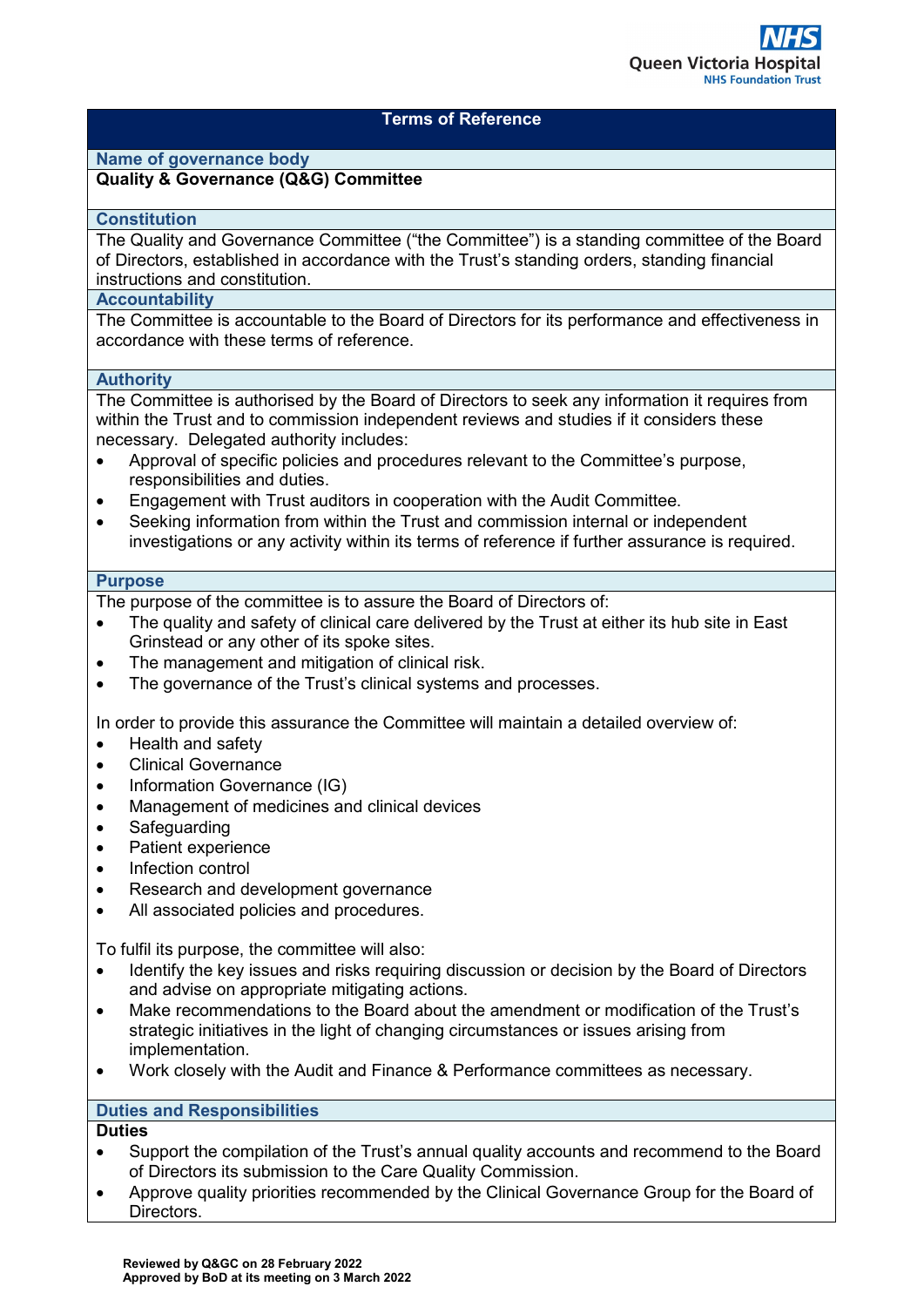- Ensure that the audit programme adequately addresses issues of relevance and any significant gaps in assurance.
- Receive a quarterly report on healthcare acquired infections and resultant actions.
- Receive and review bi-monthly integrated reports encompassing complaints, litigation, incidents and other patient experience activity.
- Ensure that where workforce issues impact, or have a direct relationship with quality of care, they are discussed and monitored.
- Review bi-monthly quality components of the corporate risk register (patient safety risks) and assurance framework and make recommendations on areas requiring audit attention, to assist in ensuring that the Trust's audit plans are properly focused on relevant aspects of the risk profile and on any significant gaps in the assurance.
- Ensure that management processes are in place which provide assurance that the Trust has taken appropriate action in response to relevant independent reports, government guidance, statutory instruments and ad hoc reports from enquiries and independent reviews.
- Ensure there are clear lines of accountability for the overall quality and safety of clinical care and risk management.
- Hold to account business units and directorates on all matters relating to quality, risk and governance.

# **Responsibilities**

On behalf of the Board of Directors, the Committee will be responsible for the oversight and scrutiny of:

- The Trust's performance against the three domains of quality, safety, effectiveness and patient experience.
- Review all serious incident and never event investigations, (ideally prior to external submission) to ensure assurance about the governance of the process and the appropriateness of actions and improvements identified. If timescales do not allow this, the investigation report may be sent externally provided it has been signed off by the Clinical Governance Group and reviewed by the Chair of the Quality & Governance Committee.
- Compliance with essential professional standards, established good practice and mandatory guidance including but not restricted to:
	- $\circ$  Care Quality Commission national standards of quality and safety
	- o National Institute for Care Excellence (NICE) guidance
	- o National Audit Office (NAO) recommendations.
	- o Relevant professional bodies (e.g. Royal colleges) guidance.
- Delivery of national, regional, local and specialist care quality (CQuIN) targets.

#### **Meetings**

Meetings of the committee shall be formal, minuted and compliant with relevant statutory and good practice guidance as well as the Trust's codes of conduct.

The Committee will meet once every two months in the calendar month before a Board business meeting. During the month where there is no formal Committee meeting, members will instead attend local governance and departmental meetings of the key business units and clinical infrastructure in order to assess the clinical governance processes in place and to gain a deeper understanding of quality in the local services and departments. Members will provide formal feedback to the Committee on their observations of these meetings.

The Committee will have an additional meeting in July to receive the annual reports from the clinical groups which report to the Committee.

The Chair of the committee may cancel, postpone or convene additional meetings as necessary for the Committee to fulfil its purpose and discharge its duties.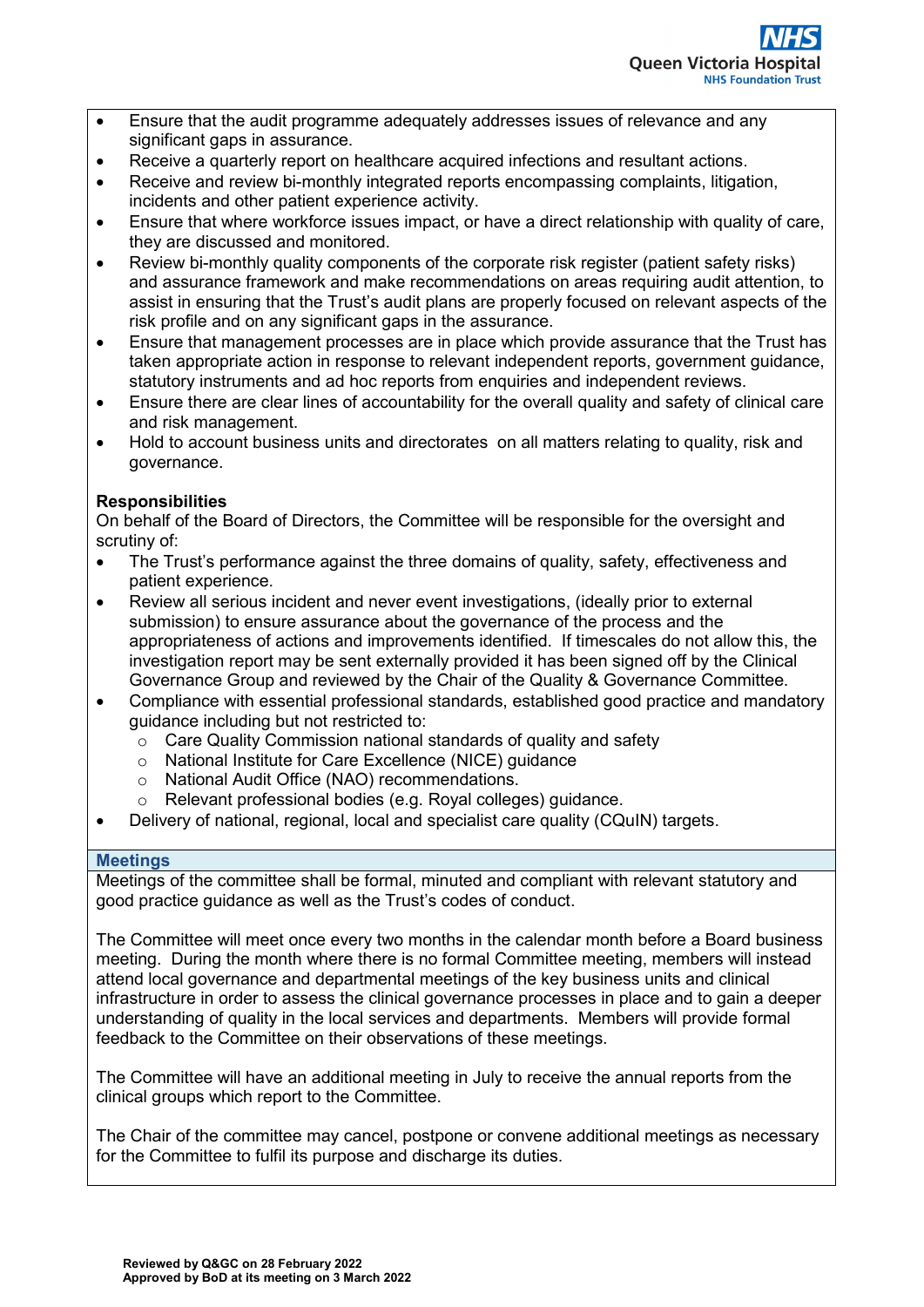#### **Chairing**

The Committee shall be chaired by a non-executive director, appointed by the Trust Chair following discussion with the Board of Directors.

If the chair is absent or has a conflict of interest which precludes his or her attendance for all or part of a meeting, the Committee shall be chaired by one of the other non-executive director members of the Committee.

### **Secretariat**

The Executive Assistant to the Chief Nurse shall be the secretary to the Committee and shall provide administrative support and advice to the chair and membership. The duties of the secretary shall include but not be limited to:

- Preparation of the draft agenda for agreement with the chairperson
- Organisation of meeting arrangements, facilities and attendance
- Collation and distribution of meeting papers
- Taking the minutes of meetings and keeping a record of matters arising and issues to be carried forward
- Maintaining the committee's work programme.
- Prepare and collate the question template and circulate prior to meeting

## **Membership**

# **Members with voting rights**

The following posts are entitled to membership of the committee with full voting rights:

- X2 non-executive directors
- Chief Executive
- **Chief Nurse**
- Deputy Director of Nursing
- Medical Director
- Director of Finance & Performance
- Director of Operations
- Director of Workforce and Organisational Development
- Head of Risk and Patient Safety

Designated deputies (as described below) are entitled to temporary membership of the committee with full voting rights.

## **In attendance without voting rights**

The following posts shall be invited to attend routinely meetings of the Committee in full or in part but shall not be a member or have voting rights:

- The secretary to the Committee (for the purposes described above)
- General managers
- Head of Nursing representative
- Allied Health Professional lead
- Infection control lead
- Head of quality and compliance
- Patient experience lead
- Chief Pharmacist
- Director of communications & corporate affairs
- Clinical Director of Research & Innovation
- Chair of the Board
- Audit and outcomes lead
- The Trust's internal auditor
- Clinical Commissioning Group (CCG) principle commissioner of the Trust's services.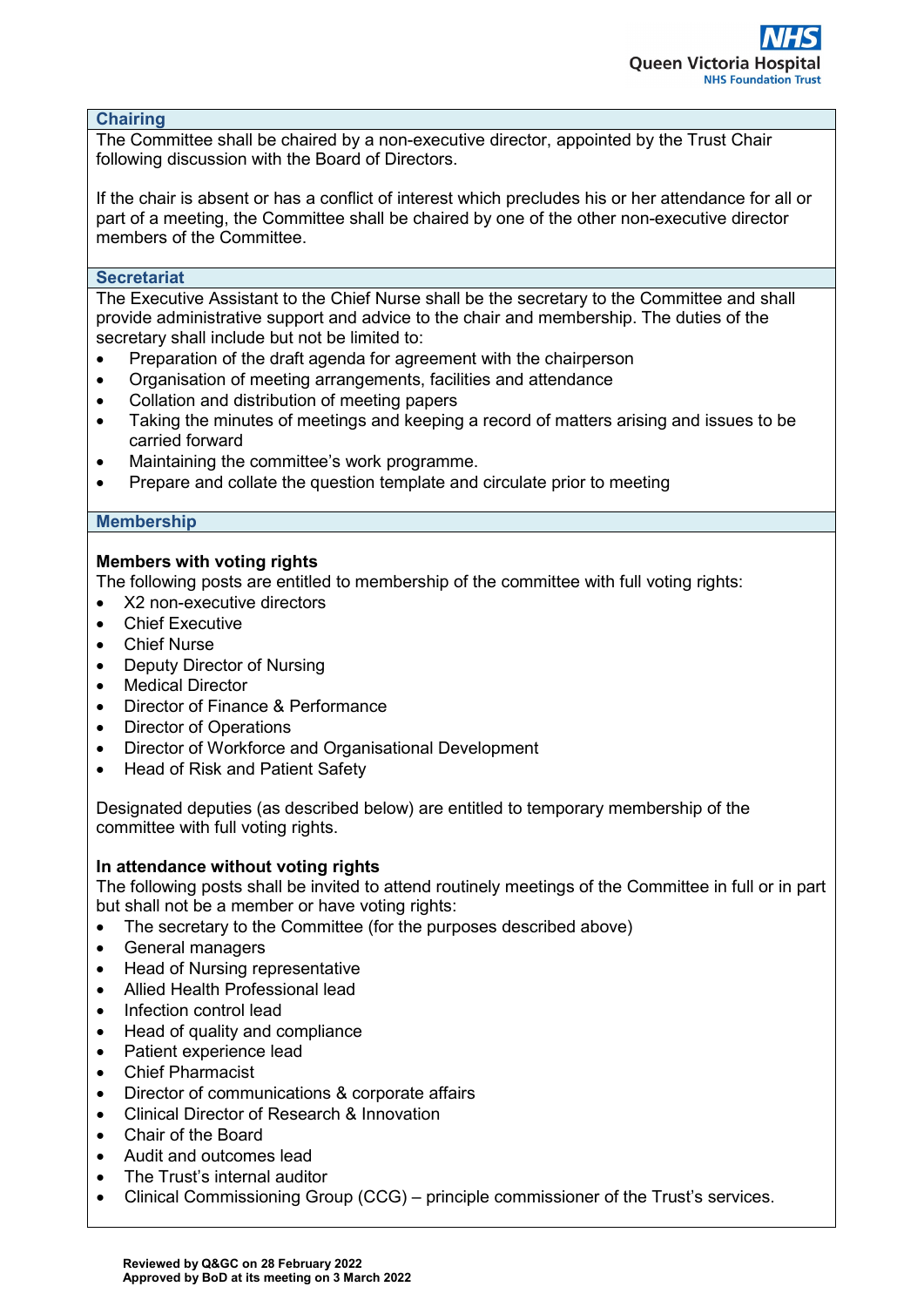The chair, members of the Committee and governor representative shall commit to work together according to the principles established by the Trust's policy for engagement between the Board of Directors and Council of Governors.

#### **Quorum**

For any meeting of the Committee to proceed, the following combination of members must be present:

- Two non-executive director (incl. chair of committee)
- Either the Chief Nurse or Deputy Director of Nursing
- One other director with voting rights
- Two other members

#### **Attendance**

**Members** are expected to attend all meetings or to send apologies to the chair and Committee secretary at least one clear day\* prior to each meeting. A suitable deputy should be sent to cover any absence. Furthermore, members need to advise the chair in advance if they have to leave the meeting early or are planning to arrive late.

**Attendees** may, by exception and with the consent of the chair, send a suitable deputy if they are unable to attend a meeting. Deputies must be appropriately senior and empowered to act and vote on the behalf of the Committee member.

#### **Papers**

Meeting papers shall be distributed to members and attendees at least five clear days\* prior to the meeting.

#### **Reporting**

Minutes of the committee's meeting shall be recorded formally and ratified by the Committee at its next meeting.

The Committee chair shall prepare a report of each Committee meeting for submission to the Board of Directors at its next formal business meeting. The report shall draw attention to any issues which require disclosure to the Board of Directors including where executive action is continually failing to address significant weaknesses.

Papers will be circulated to all non-executive directors to provide additional assurance.

Issues of concern and/or urgency will be reported to the board of directors in between formal business meetings by other means and/or as part of other meeting agendas as necessary and agreed with the Trust chair. Instances of this nature will be reported to the board of directors at its next formal business meeting.

In the event of a significant adverse variance in any of the key indicators of clinical performance or patient safety, the responsible executive director will make an immediate report to the Committee chair, copied to the Trust chair and chief executive, for urgent discussion at the next meeting of the Committee and escalation to the Trust Board.

Final and approved minutes of Committee meetings shall be circulated to the clinical cabinet and non-executive directors. The Committee chair shall provide an update to the Audit Committee.

The Committee chair and governor representative shall report verbally at quarterly meetings of the Council of Governors.

#### **Review**

These terms of reference shall be reviewed annually or more frequently if necessary. The review process should include the company secretarial team for best practice advice and consistency.